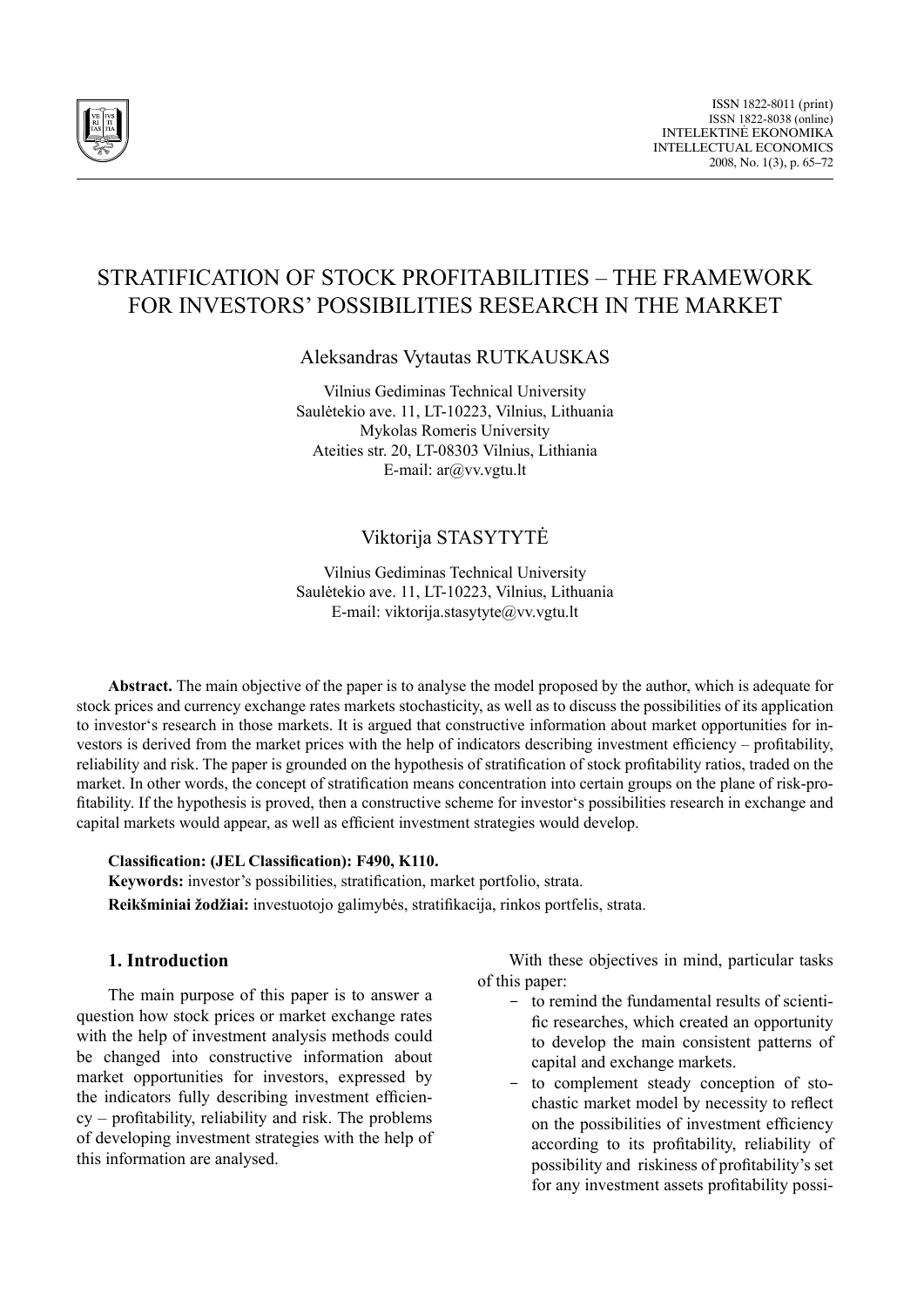bilities probability distributions and variety of interactions among these assets;

- to use the stratification of efficiency indicators of separate investment assets in the riskprofitability plane for description of market possibilities or simply for investor's possibilities description according to the indications mentioned above;
- to form the efficiency zone of the analysed market like an explication of efficient line of modern investment portfolio with the help of the conception of adequate portfolio and the facts of efficiency values stratification formed in the market;
- to discuss the formation of the izoguarantees network as the main tool for investment strategy selection;
- to appeal to imitative technologies, which would enable the solution of complex stochastic programming tasks systems, which are adequate enough models for market behaviour description.

## **2. Contemporary research trends of investment markets**

Efficiency of the capital and exchange markets is analyzed from the positions of market participants and especially of the investors. The main tool analyzing investor possibilities is the Modern Portfolio Theory (MPT), which analyzes how rational investor diversifies investment capital into different investment instruments, at the same time showing how the risky investment assets are evaluated [6], [7]. MPT is based on the entirety of diversification principles, developed by Markowitz and other scientists, together with Capital Asset Pricing Model (CAPM) and Arbitrage Pricing Theory (APT), which is a particular kind of investment assets fundamental analysis [5], [8], [9].

The practice of mentioned theories and principles bristles with many problems. First, the rational investor will never have an opportunity to estimate all possible investment assets, while at the same time the logic of the mentioned theories is based on the assumption that an infinite number of investment market assets is taken into consideration. If investor does not want "to go" together with the market and takes just a very small number of investment assets, then he must know how the logic of the theories and principles mentioned has to change.

Thus, this is an important, but not the main imperfection of the decription of investor interests, using MPT, CAPM and APT theories. The thoughts of investors and the logic of decision making can not be fully described using only two parameters – profitability and risk, which compose the background of the theories mentioned above [1], [14]. Even nonprofessional investor aside profitability and profitabilities set risk must know the reliability of every possibility (see Fig. 2.1).

Though, in the case of probability distributions of certain profitability possibilities (e.g. in the case of normal distribution), an average profitability possibility and standard deviation (parameter of risk) fully describe reliability or guarantee of all possibilities, i.e. the probability that obtained profitability will not be less than in the concretely chosen level of profitability. However, profitability possibilities, which would conform to the normal distribution, rarely occur in reality. In pursuance of MPT, CAPM and APT completeness for investor's interests' revelation and for implementation means search, it is required to choose adequately the parameter of risk and precisely identify probability distribution of profitability possibilities. There is one more, rather linguistic misunderstanding. The concept "expected value" becomes a synonym of "mean value" in the context of profitability-risk analysis. Though, the market expects or there is expected in the market not an average value, but most expected value. Thus, "most expected" concept must be used in the English literature for description of investment market behavior. This concept in mathematics and especially in statistics sounds good and has its pseudonym – mode, i.e. the value of possibilities, having the highest probability. All concepts and conclusions of MPT, CAPM and APT using not an average value – "mean value" or "average" but the most expected value (moda) must be reviewed.



Figure 2.1. **The fragment of stochastic capital market view: riskiness (abscissa), profitability (ordinate), reliability (in applicate the density function is presented)**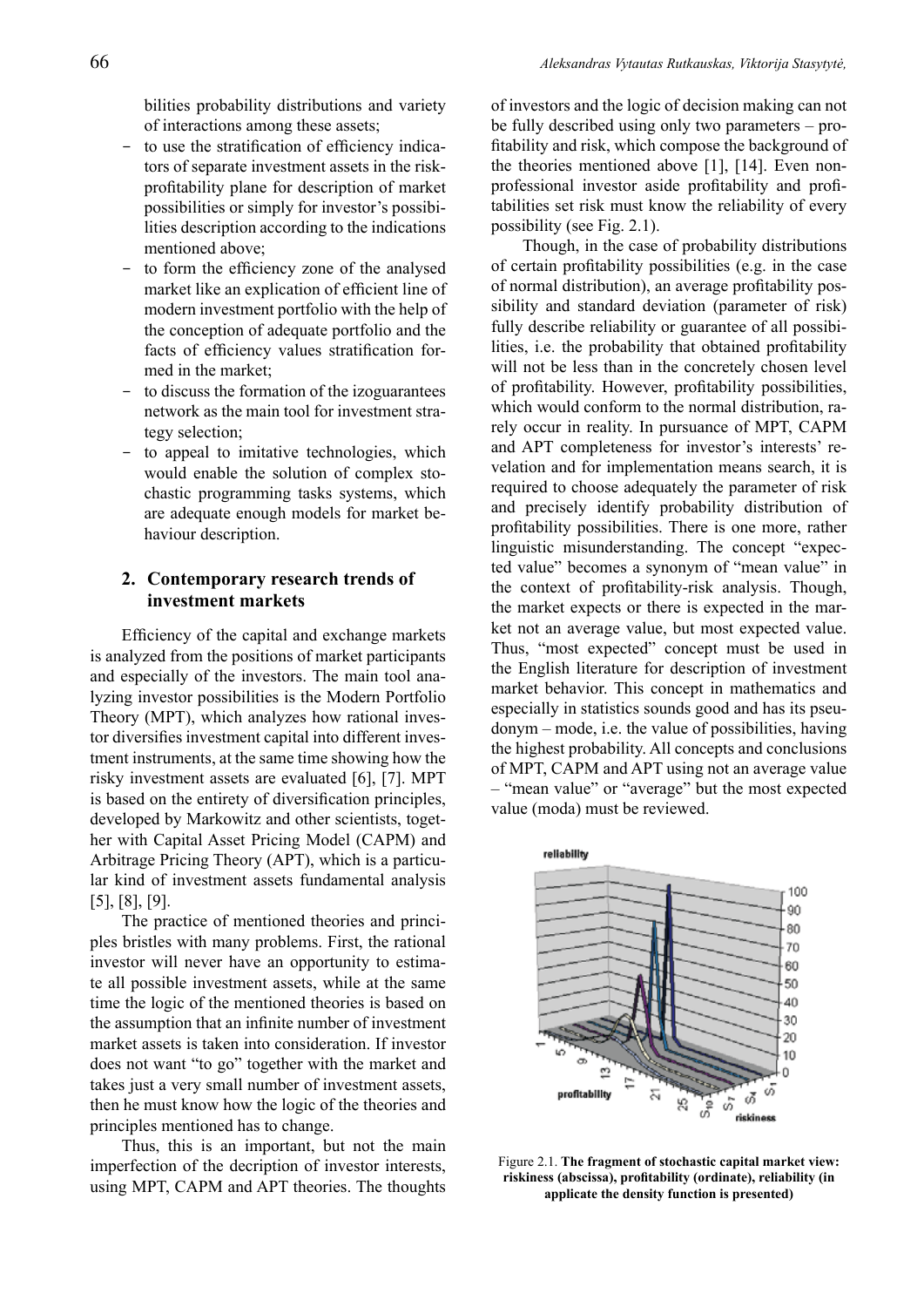Thus, for further discussion an attitude, that in order to realize and to estimate possibilities of investment every investor should know at least three parameters of these possibilities – all possibilities of investment, including the most expected value, the reliability (guarantee) of each possibility, and exposure to risk, is taken. Thus, if we do not want to alienate from MPT logic in investment portfolio analysis, we must intercept the risk of portfolio in the abscissa and probability distributions of the portfolio possibilities in the ordinate (see Fig. 2.1).

Performing further analysis of investor opportunities in the capital and exchange markets and searching for opportune strategies for the investor, the limitations of investor's opportunities, dictated by the market, must be considered. The easiest way of understanding those limitations is to analyze the Efficient Market Hypothesis (EMH), which states that stock prices set in the market are the best indicators of stock value, because of high efficiency prices evaluation mechanism, which is typical for capital market [3], [10]. Certainly, market efficiency by itself is a controversial concept, and it is supposed that there are three degrees of market efficiency. First – weakform efficiency, when current changes of prices do not depend on historical changes of prices. Second – semi-strong form efficiency, when all public information reflects in stock prices. Third – strong-form efficiency, when all existing information reflects in stock prices.

Having its own peculiarities, there exists the hypothesis of exchange rates market efficiency, which states that rates of exchange rates futures are nonbiased forecasts of exchange rates. Arised empirical discrepancies show not irrationality of market participants, but other existing reasons: risk effect, transactions costs and state policy.

It is not possible to understand the interaction of Efficient Market Hypothesis and investor possibilities. However, if market fully accumulates all possible information about stocks utility, and at the same time generates efficient frontier and market portfolio by specifying values of stocks and exchange rates – then practically there are no possibilities to overtake the market in order to get investment profitability. Market portfolio must be copied. Many market indexes, in turn, are composed like the analogue for the market portfolio. Thus, we almost always have indicators of the market maximum possibilities, which, practically, cannot be exceeded invoking individual investor portfolio in the long period.

Conclusions given above can appear as not fully adequate for reality, because MPT, CAPM and APM are based on the assumptions, which are not fully proved by empirical researches. Especially many comments are formulated for CAPM, and first of all because of assumptions stating that market portfolio should analyze all investment assets of the market and analogue of individual market portfolio – all investment assets available for an individual.

From the other side, we can see that in the most innovative sphere of human activities – investment new works constantly appear, which signalize about the existence of opportunities to beat the market, and the practice shows that it is pretty uncommon but real opportunities. Furthermore, market by itself is evolving intensively [2], [3], [4], [10].

### **3. Stochastic market model application to investor's possibilities evaluation**

In the previous part of the text the concept of the stochastic (probabilistic) financial market model was introduced. However, from the beginning of this text the position was taken that any future profitability possibilities of the investment mean must be analysed as a probability distribution of certain possibilities.

Capital market is usually perceived as a medium-term or long-term market, where funds are lent to traders and industrials, government, local authorities and other institutions. The funds are provided by the private investors, insurance companies, pension funds, etc. Stock exchanges are component parts of the capital markets, and their development level often fully characterizes the improvement or the state of maturity of capital market of the country. Stock exchanges were trading with the help of their brokers for a long time; though now they are open for a direct investor. This could be a precedent for new investment strategies emerging and general investment culture increase.

From the viewpoint of capital lenders, capital market is a very risky capital employment area. Here the investment capital can be influenced by different varieties of risk. For operative analysis and decisions the risk of lent capital-generated profitability is very important. Further in the text the investment capital profitability possibilities, as well as profitability risk will be described.

As already discussed in the beginning of the chapter, for lent (invested) capital profitability possibilities analysis the model of those possibilities probability distribution will be used [12]. Thus let us assume that such description of possibilities is, from one side, enough to implement our objectives, and from another side, there are always possibilities for concretizing profitability possibilities probability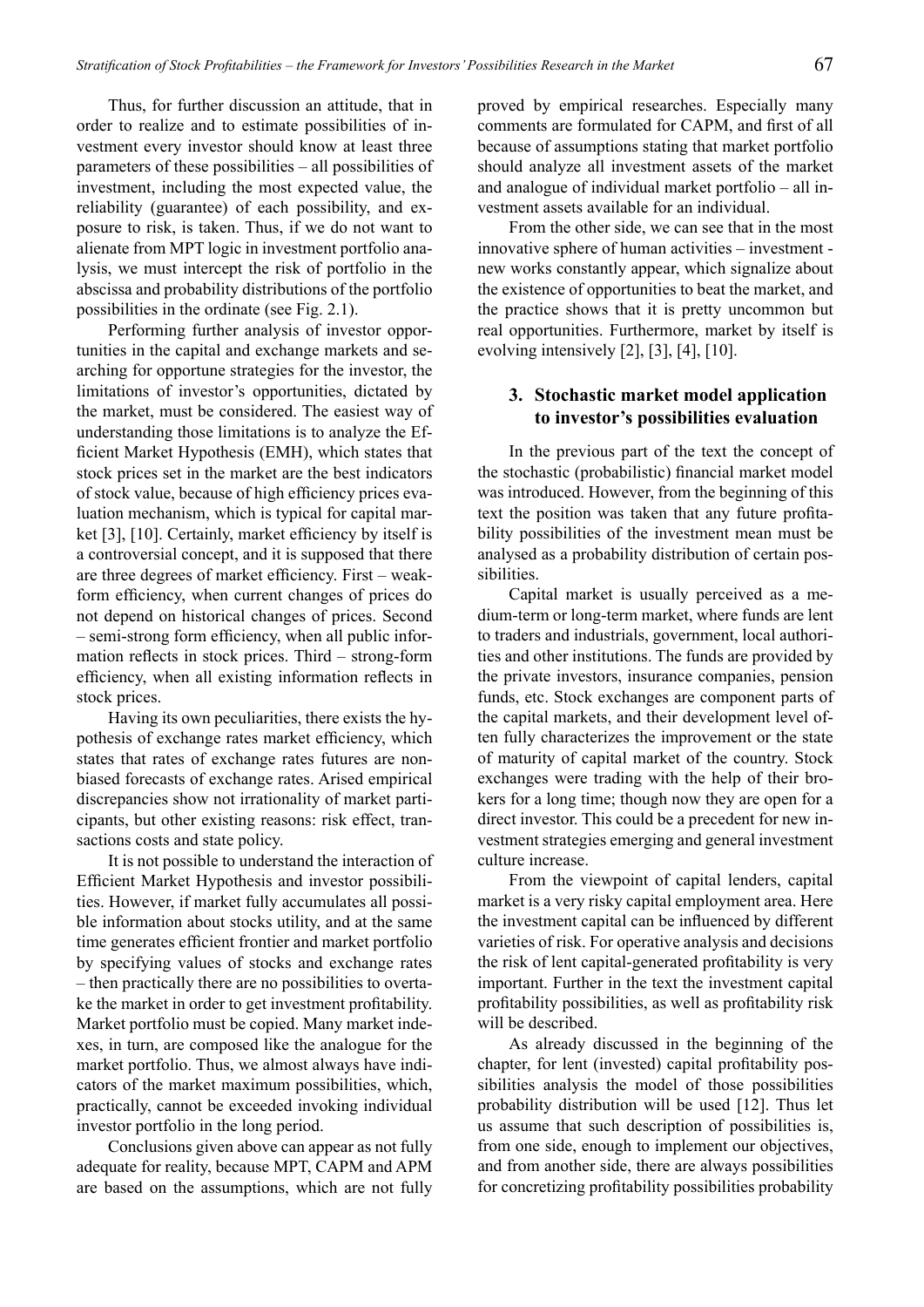distribution in the situations under analysis. Naturally, in such situation the stock exchange could be analysed as n-dimensional probability distribution (n – the number of stocks traded on stock exchange), but analytically it would be very difficult to examine or even formalize various practical situations. Moreover, in that case there is no possibility to present geometrical view of the situation.

For the reasons described above, in initial position it will be assumed that two-dimensional (plane) model is sufficiently adequate for the stock exchange, where profitability possibilities probability distribution of every stock is represented by two indicators – standard deviation (abscissa) and full possibilities spectrum of profitabilities (ordinate) [13]. In Markowitz portfolio mean value is selected out of spectrum of all possibilities. This is a widely used pattern for simplifying the research of complex and even not-fully described by these two parameters probability distributions. The fact is that standard deviation of the profitability possibilities probability distribution in many cases can be used as a risk indicator for initial analysis. Also, taking into account that usually profitability possibilities probability distributions are not symmetrical, investor is most interested in profitability possibilities characteristic – mode of the distribution, which is the value of the possibility which has the highest probability. Thus invoking every stock's risk and profitability indicators for stock exchange research, certain geometrical view opens, and appears a possibility to analyse the possibility of the whole market, as well as possibilities of a separate investor in the market, if he selects certain stock portfolio.

It seems that there is a need to pay attention to the circumstance that with the help of such market view, in many markets, analysed by the author, more or less clear stratification of the spectrum of the points, presenting profit possibility and risk, can be observed, as it is seen from Fig. 3.1. It is no less important that analysis of the market geometrical view has shown that the formed stratas practically retained with small changes during a long period of time. If this could be accepted as objectively appearing consistent pattern, then there should be found out how consistent patterns of formation and change of stratas and their cores (certain resultant of all the stocks in the strata) can be used for the analysis of market possibilities.

Fig. 3.1 shows 1800 stocks of London Stock Exchange. It may be of some importance that such stock selection was performed pursuing other purposes. That is why the selection itself will not be discussed here.

In essence, for market behaviour and perspectives possibilities analysis usually various indices are used, as they combine and summarize all the stocks in the market. However, taking into account the fact that market behaviour is strongly influenced by various interdependency changes of the groups of stocks, it needs to be admitted that neither for index selection, nor for their change analysis and forecasting, information about separate stock groups interdependencies formation or change in not fully used [15].

Meanwhile, viewing the market behaviour as the behaviour of interdependent stratas, while developing market behaviour and the model of investigation of possibilities, makes it possible to thorough ly take into account the interdependence formation and change mechanism of stocks and their groups. Thus, it is possible to operatively evaluate the correlation dependencies, which constantly change in the market and have a strong influence on its behaviour, as well as the possibility to performa a s-dimensional  $(s - the number of the stratas, formed in particular)$ market) probability distributions analysis, if its relatively small: *s<…<n*.

The influence of separate stock groups interdependencies change on the market and on investor's possibilities will be evaluated in further part of the text. Meanwhile, Fig. 3.1 also fixes our attention on the situation: how the selection of stock profitability possibilities probability distribution parameters, intended to characterize risk and standard profitability, can change the market geometrical view.

| <b>Stratas</b>                                   |          |          |          |          |          |          |          |          |
|--------------------------------------------------|----------|----------|----------|----------|----------|----------|----------|----------|
| Mean values of<br>profitabilities                | 3.492036 | 4.59004  | 5.828636 | 7.514246 | 9.098098 | 12.9926  | 10.99986 | 15.23979 |
| Standard devia-<br>tions of profit-<br>abilities | 1.305561 | 2.113961 | 2.639516 | 3.196628 | 3.494579 | 3.807653 | 4.321063 | 4.464932 |

Table 3.1. **Parameters of the stocks cores profitabilities**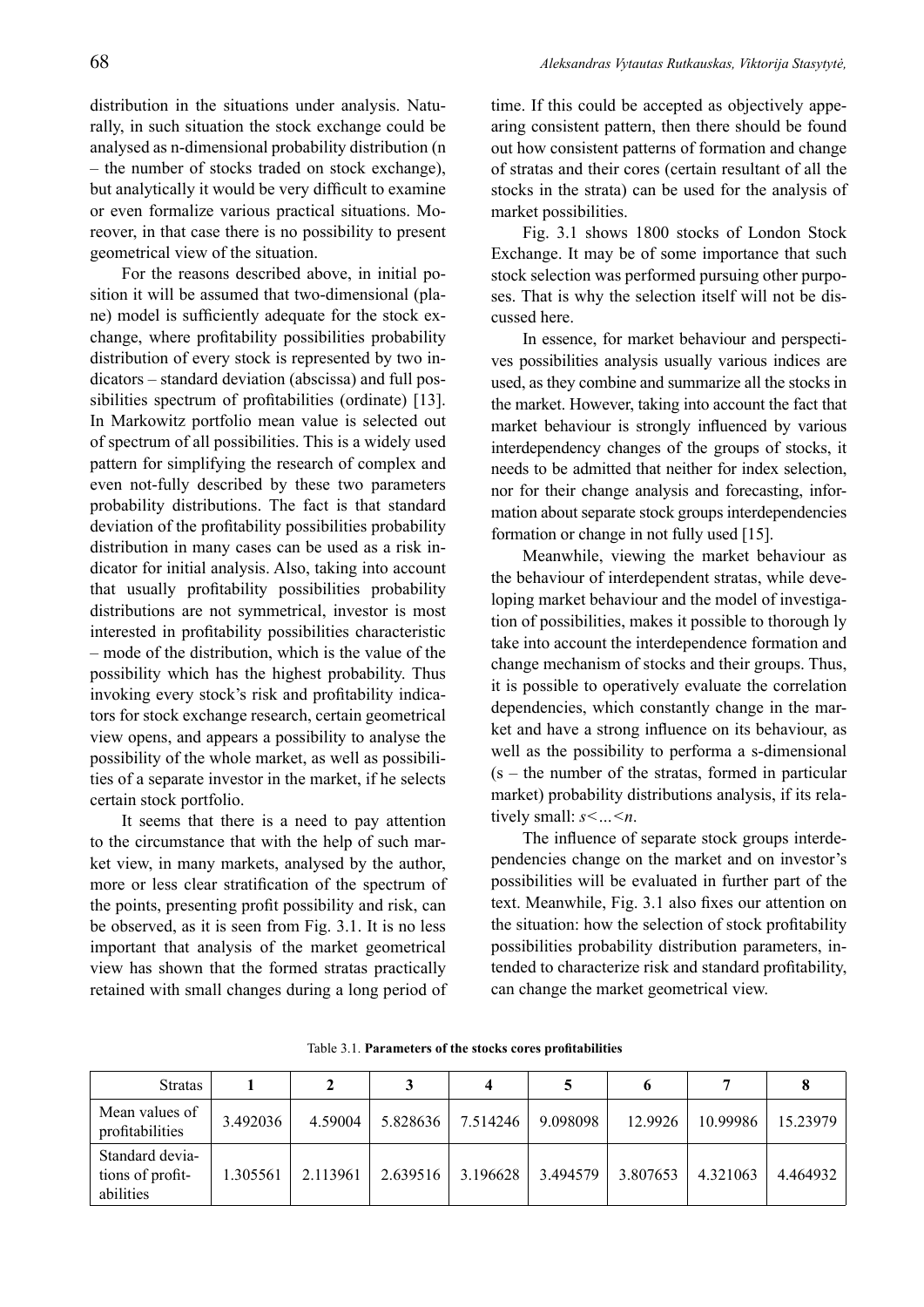

Figure 3.1. **Two-dimensional view of the stock market stocks profitability possibilities, when profitability possibilities risk is measured in standard deviation, and standard profitability – in particular realization.** 

The view of the profitability possibilities stratas, presented on Fig. 3.1, provoke an assumption that according to an integrated behaviour of the cores of stratas, the whole market behaviour can be described. For this reason the cores (resultants) of the stratas are determined, which are assumed as profitability mean values and standard deviations of all the stocks, composing the strata. Table 3.1 presents the statistical evaluations of the 8 stratas' cores, which are formed by the stocks profitabilities, selectively sampled from the real market.

Using features of the stratas, the market portfolio could be represented by all the stratas' cores portfolio. The stratas' portfolios would be closer to market behaviour than market indexes portfolios, because in indexes calculation stock prices interdependencies are not taken into account. Thus, in indexes calculations only stock prices and market capitalization are used, while using stratas cores portfolio it is possible to take into account not only stock prices, but also of other quantitatively evaluated parameters, which could be significant to describe stock market behaviour. Also, quasi-stratas could be selected not only by naturally observing their formation, but also with the help of clasterization methods forming the artificial stratas.

Thus, the material presented in this chapter could be accepted as an attempt to systematize decision management researches in financial markets according to certain attitudes, through using certain circumstances unfolding in those markets, and primarily using a very preliminary assumption about stratificative nature of profit possibilities in capital and exchange markets.

Further in the paper an attempt of demonstrating how cores of the stratas, with the help of portfolio technique, could be structurized into the information required for the investor.





Figure 4.1. **"Standard deviation – mean values of profitabilities" set of portfolios values, when centers of the stratas represent the assets** (see Table 3.1)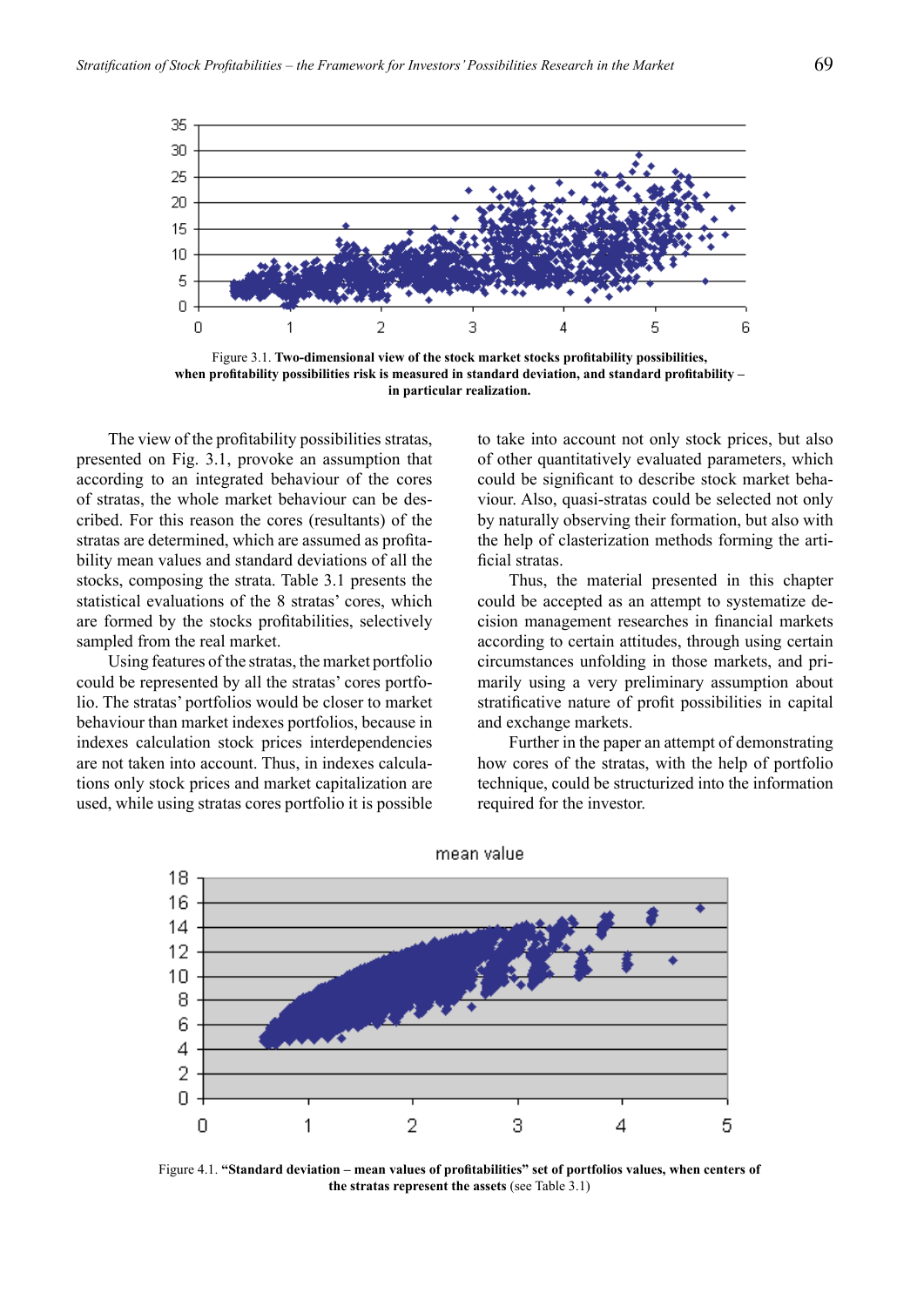



Figure 4.3. **Histogram of probabilities of 1800 stocks**



Figure 4.4. **"Standard deviation – profitability possibilities quartiles" set of portfolios**



Figure 4.5. **Efficiency lines of "standard deviation – profitability possibilities quartiles" set of portfolios of profitability values, or simply market possibilities izoguarantees**



**Fig. 4.6. Dimensional view of the market-provided possibilities for the investor, or modern investment portfolio efficiency line extend, or, simply, Markowitz portfolio dimensional view, or investment market possibilities view**

# **4. The market portfolio as an instrument for quantitative description of the investment space**

It could be a matter of scientific interest to discuss the hypothesis about stratificial nature of market profitability possibilities, raised in the third chapter of the paper. It is clear that such attitude is not yet based on wide and resumptive empirical observations. However, if the assumption is proved, even in its weakest form, then the possibilities of more constructive market analysis appear. First of all, the attention is paid to the so-called cores of the stratas, which were obtained on the basis of direct historical market data, accepting them as profitability possibilities (the sum of random numbers) of the stocks plumped into their environment (strata). Direct historical market data was complemented by adequate "widening" of the number of observations to the amount, which would allow using imitative technologies for technical analysis of the situations occurred [11]. Thus the centers of the generated stratas were used for traditional "standard deviation – mean" portfolio set formation (Fig. 4.1), as well as for dimensional Markowitz portfolio set analogue formation (see Fig. 4.6).

However, gradually explaining the description of reliability of market-provided possibilities for the investor, the so-called "standard deviation – quartiles" set of portfolios values may also be analysed.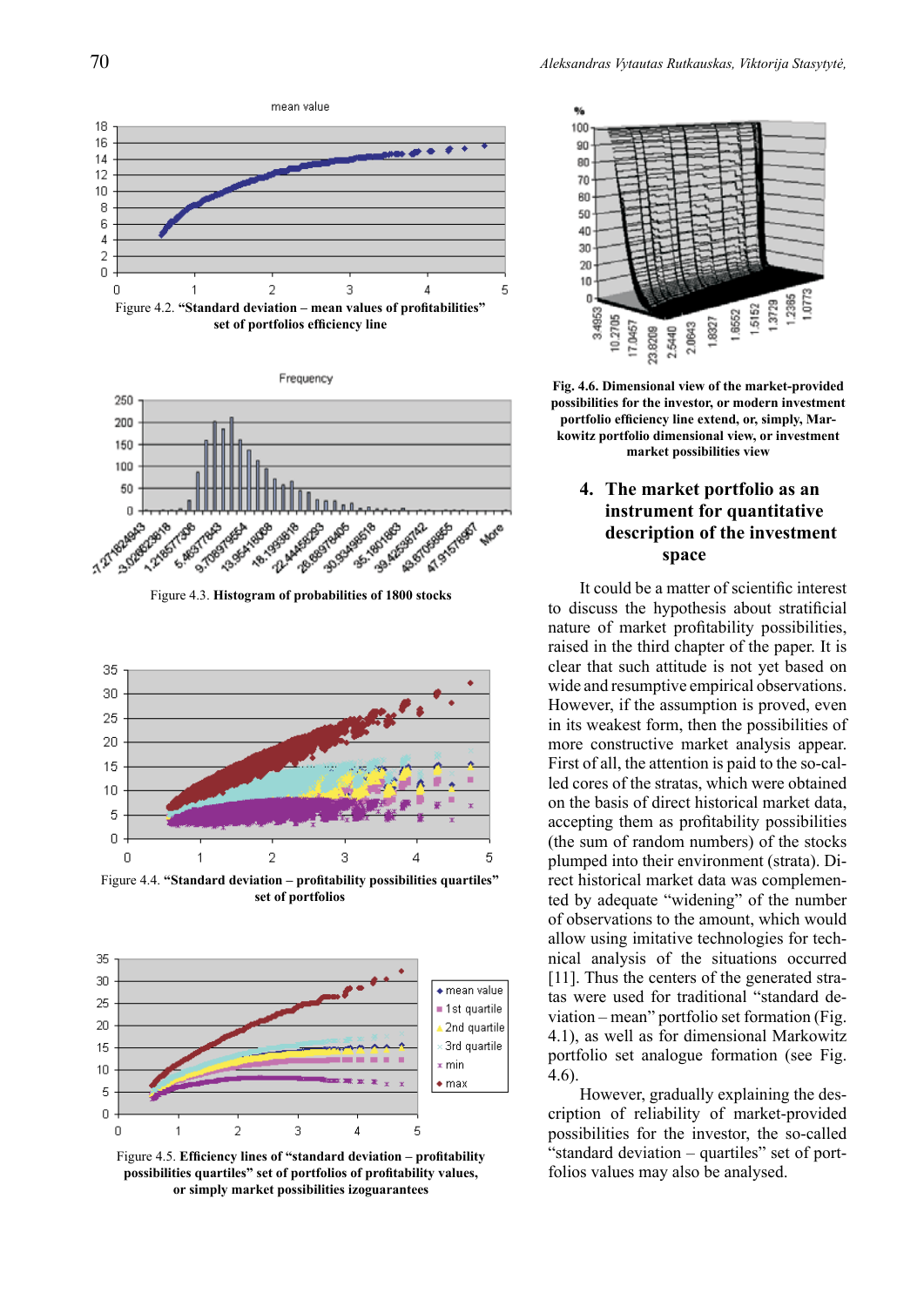The possibilities of pursued reliability assessment are disclosed analyzing Fig. 4.5, which shows the efficiency lines of the sets of portfolios, presented on Fig. 4.4, which are the izoguarantees of the reliability levels  $a = 0.05$ ; 0,25; 0,50; 0,75; 0,995 for the respective portfolios. In other words, these are the points subject to the following provision:

$$
P\{\xi \ge I_r^a\} = a \tag{1}
$$

for every value of the standard deviation (risk). here: *a* – selected confidence level

 $I_r^a$  –the value of the izoguarantee of the confidence level under the value of standard deviation equal to *r.*

Finally let us take the continuous confidence flow and raise all the formed izoguarantees to the height *a* on applicate axis. Then the modern portfolio view in the space will be formed. This is illustrated on Fig. 4.6. Here every value of the portfolio is described by its profitability, reliability (guarantee) and risk.

#### **Conclusions and recommendations**

1. Expectations of the investor's utility abundantly react to the profitability, guarantee (reliability) of profitability and risk. Thus the possibilities offered for the investor should be evaluated at least according to three parameters: profitability, reliability (guarantee) and riskiness.

2. Adequate investment portfolio allows to explicate the concept of efficient frontier, applying the conception of efficiency zone, used in modern portfolio, when investment efficiency is characterized by profitability, guarantee and riskiness.

3. Using observable facts of market assets efficiency values stratification in risk-profitability plane and using the cores of these stratas as resultants of the certain stratas, there is a possibility of formation of portfolio sets of different reliability with efficiency lines, fully reflecting the whole market provided possibilities for the investor.

4. In order to use the network of izoguarantees, i.e. the lines of the efficiency zone, having the same reliability (guarantee) level, it is required to form the adequate market behaviour forecasting system, which would enable to select efficient decision strategies in exchange and capital markets.

5. Development and application of the model, adequate for exchange and capital market stochasticity, and intended to market possibilities and individual investor's possibilities research, requires invoking possibilities of imitative technologies, which allow to solve the systems of stochastical programming tasks at the desired precision.

#### **References**

- 1. Burmeister, E., Wall K. D. The arbitrage pricing theory and macroeconomic factor measures, *The Financial Review*, 21:1–20, 1986
- 2. Edvin, J. E.; Gruber M. J.; Brown S. J.; Goetzmann W. N. (2003). *Modern Portfolio Theory and Investment analysis.* Six edition. John Willey & Sons.
- 3. Fabozzi F. J.; Markowitz H. M. (2002). *The Theory and Practice of Investment Management*. John Willey & Sons. 894 p.
- 4. Reilly F. K.; Brown K. C. (2003). *Investment Analysis and Portfolio Management*. Seventh edition. Thompson: South-Western. 1162 p.
- 5. French, Craig W. (2002). *Jack Treynor's 'Toward a Theory of Market Value of Risky Assets'* (December). Available at http://ssrn.com/abstract=628187
- 6. Markowitz, H. M. (1999). The early history of portfolio theory: 1600-1960, *Financial Analysts Journal*, vol. 55, No. 4.
- 7. Markowitz, H. M. (1952). Portfolio Selection, *Journal of Finance*. Vol. 7 (1), p. 77–91.
- 8. Roll, R.; Ross S. An Empirical Investigation of the Arbitrage Pricing Theory, Journal of Finance, Dec 1980.
- 9. Ross, S. A. (1977). *The Capital Asset Pricing Model (CAPM), Short-sale Restrictions and Related Issues*, *Journal of Finance*, Vol. 32 (177).
- 10. Rubinstein, M. (2006). A History of the Theory of Investments. Hoboken: John Wiley & Sons, Inc.
- 11. Rutkauskas, A. V. Adekvačiojo investavimo portfelio anatomija ir sprendimai panaudojant imitacines technologijas. *Ekonomika*: mokslo darbai / 2006, Vol. 75, p. 52–76. ISSN 1392-1258.
- 12. Rutkauskas, A. V. Towards Sustainable Decision Making Strategy in Currency and Capital Markets. The 10th World Multi-Conference on Systemics, Cybernetics and Informatics. July 16-19, 2006, Orlando, Florida, USA. ISBN 980-6560-66-3. International Institute of Informatics and Systemics, p. 45–50.
- 13. Rutkauskas, A. V.; Miečinskienė, A.; Stasytytė, V. On Development of Sustainable Investment Decisions Strategies in Capital and Money Markes. The 4th International Conference "Citizens and Governance for Sustainable Development. September 28-30, Vilnius: Technika, 2006, p. 123–128. ISBN 9955-28- 041-7.
- 14. Stone, B. K. (1970) Risk, Return, and Equilibrium: *A General Single-Period Theory of Asset Selection and Capital-Market Equilibrium*. Cambridge: MIT Press.
- 15. Tobin, J. (1958). Liquidity preference as behavior towards risk, *The Review of Economic Studies*, 25, p. 65–86.